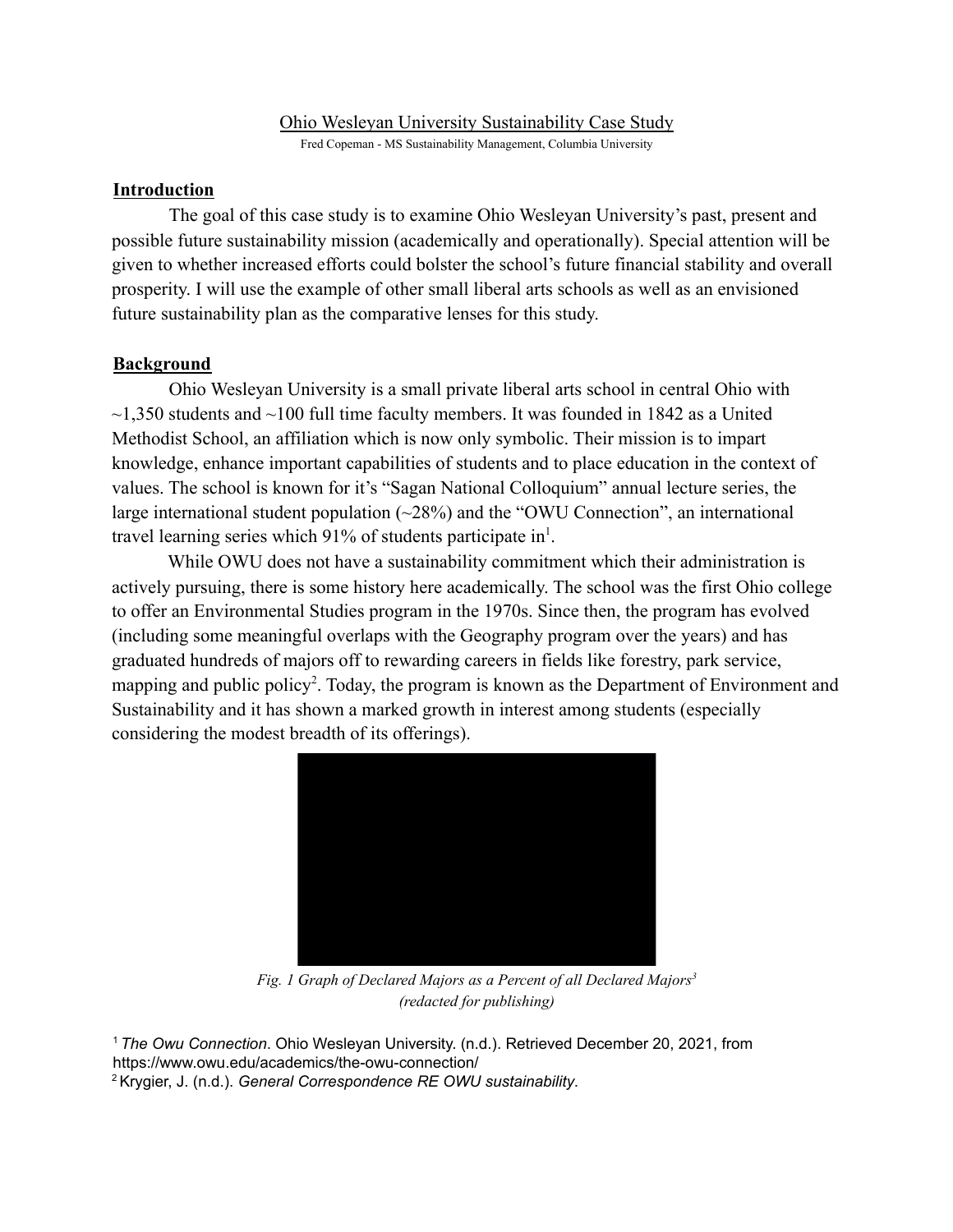<sup>3</sup> Krygier, J. (n.d.). General Correspondence RE OWU sustainability.

The graph above shows the steady growth in interest of students who have declared majors in Environmental Studies, Environmental Science or Geography (all which sit under the heading of the Department of Environment and Sustainability). While this growth from 2.3% to 5% over the last 7 years may seem small, it is more impressive when you consider that these majors are the 8th most popular offerings at a school with over 70 possible majors, including in the 23 majors which attract more than 1% of the student population (see Fig. 2 below).



*Fig. 2 Graph depicting percentage of students across popular majors 4 (redacted for publishing)*

Again, I want to emphasize how impressive this is given OWU's limited environment and sustainability offerings, the department's petite budget and the widespread availability of more robust sustainability programs at similar schools.

Over the last 12 years, the Ohio Wesleyan administration has flirted with different sustainability programming, but has lacked the personnel, commitment or funding to create any long-lasting measures. In 2009, a campus environmental task force was created which recommended the appointment of a sustainability coordinator which the school was able to afford for two years thanks to a short-term American Reinvestment and Recovery grant<sup>5</sup>. The coordinator, Sean Kinghorn, was able to enact several changes which helped the school implement some cost-saving efficiency programs. When the grant ended in 2013, neither the grant nor his position were renewed for the future. During this period, the administration also opened their first LEED silver certified building. "The Meek Aquatics Center '' is temperature regulated in part by an impressive geothermal energy system.

After the departure of OWU's sustainability coordinator in 2013, the era of "grassroots sustainability" began. This was a time filled with small-scale initiatives which required little to no resources from the administration and which were often short-lived (as student-led efforts often can be). Despite its limitations, this period yielded several lasting improvements such as

<sup>4</sup> Krygier, J. (n.d.). General Correspondence RE OWU sustainability.

<sup>&</sup>lt;sup>5</sup> Krygier, John and Emily Howald. "'Scrappy' Sustainability at Ohio Wesleyan University." In Sustainable Cities and Communities Design Handbook: Green Engineering, Architecture, and Technology 2nd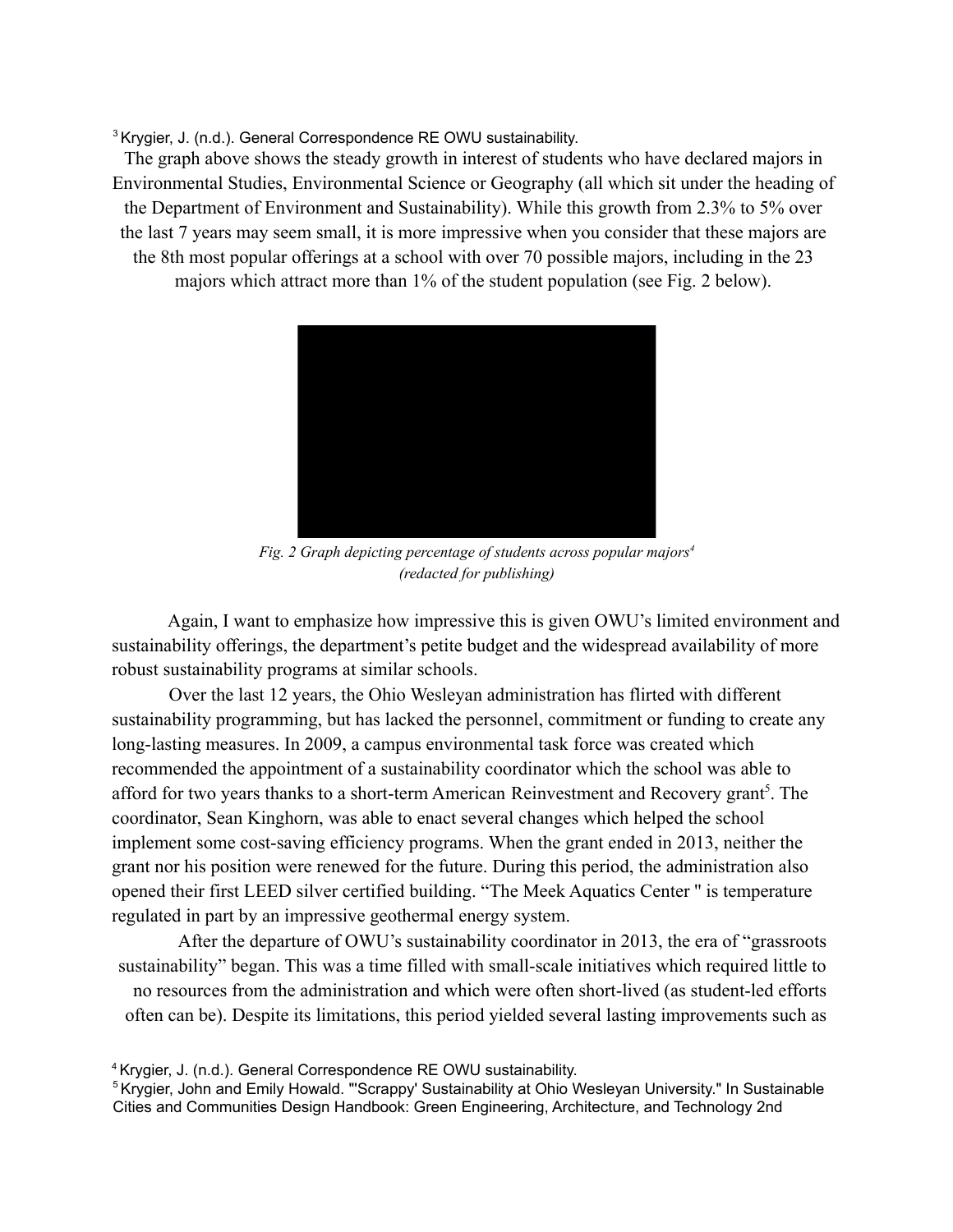edition, edited by Woodrow Clark, 561-572. Cambridge: Butterworth-Heinemann, 2018. water bottle fill stations, low/no meat options and returnable food containers from dining services, bike share programs and community gardens. In 2017, a renewed enthusiasm for sustainability in the faculty and student body resulted in the creation of a new campus sustainability plan. While it included a few ambitious items like solar commitments and sustainability curricular offerings, the plan was non-binding, unfunded and called for no true involvement from the administration. At the time of this writing, it appears this plan has spurred no real changes. It is important to note that in the four years since the plan's release, the world has also been rocked by the COVID-19 pandemic, which has caused many businesses to hit pause on sustainability efforts and go into "self-preservation" mode.

Additionally, like many small liberal arts schools, OWU has been struggling over the past few years from a decline in enrollment. This has been caused in part by a decline in US college-aged students, lessened popularity in the small liberal arts model, the coronavirus, lessened support from state governments, etc. This pressure has already caused the closure or merger of more than 50 colleges and universities in the US since 2015 and more are expected this year<sup>6</sup>. In response to these concerns, Ohio Wesleyan has done much in the last two years to become more lean and efficient, including the merging of academic departments and reduction of its faculty size by about 25%<sup>7</sup>.

OWU is now much better situated to survive this uncertain period for small liberal arts institutions than it was prior to these changes. Beyond these measures, OWU is evolving its strategies. Internally, OWU's guiding strategy is now to a) develop a distinctive and transformational student experience, b) build a diverse and inclusive campus community and c) to achieve financial sustainability through innovation and entrepreneurship. In terms of attracting new students, I would summarize OWU's strategy as: emphasizing "the OWU Connection", prioritizing diversity and highlighting career mentoring and internship opportunities.

But what of Sustainability? Despite past failures to launch, now may be the perfect time to reapproach this area of opportunity as the strategies above could use a tangible polestar for the community to look to. According to Unesco, over 90% of college students say their place of study should actively incorporate and promote sustainable development<sup>8</sup>. According to the Princeton Review, over 75% of prospective students actively look at the sustainability offerings of schools they are considering attending<sup>9</sup>. I hope this case study begins to make the case for why robust administrative and academic commitments to sustainability makes sense for the university

in terms of future financial stability and the regrowth of prospective student interest.

https://www.nbcnews.com/news/education/crisis-looming-u-s-colleges-not-just-because-pandemic-n1235 338

<sup>7</sup> Krygier, J. (n.d.). General Correspondence RE OWU sustainability.

<sup>8</sup> Most students want sustainable development as part of all university courses, survey reveals. UNESCO. (2018, October 12). Retrieved December 20, 2021, from

https://en.unesco.org/news/most-students-want-sustainable-development-part-all-university-courses-surv

<sup>&</sup>lt;sup>6</sup> NBCUniversal News Group. (2020, August 7). A crisis is looming for U.S. colleges - and not just because of the pandemic. NBCNews.com. Retrieved December 20, 2021, from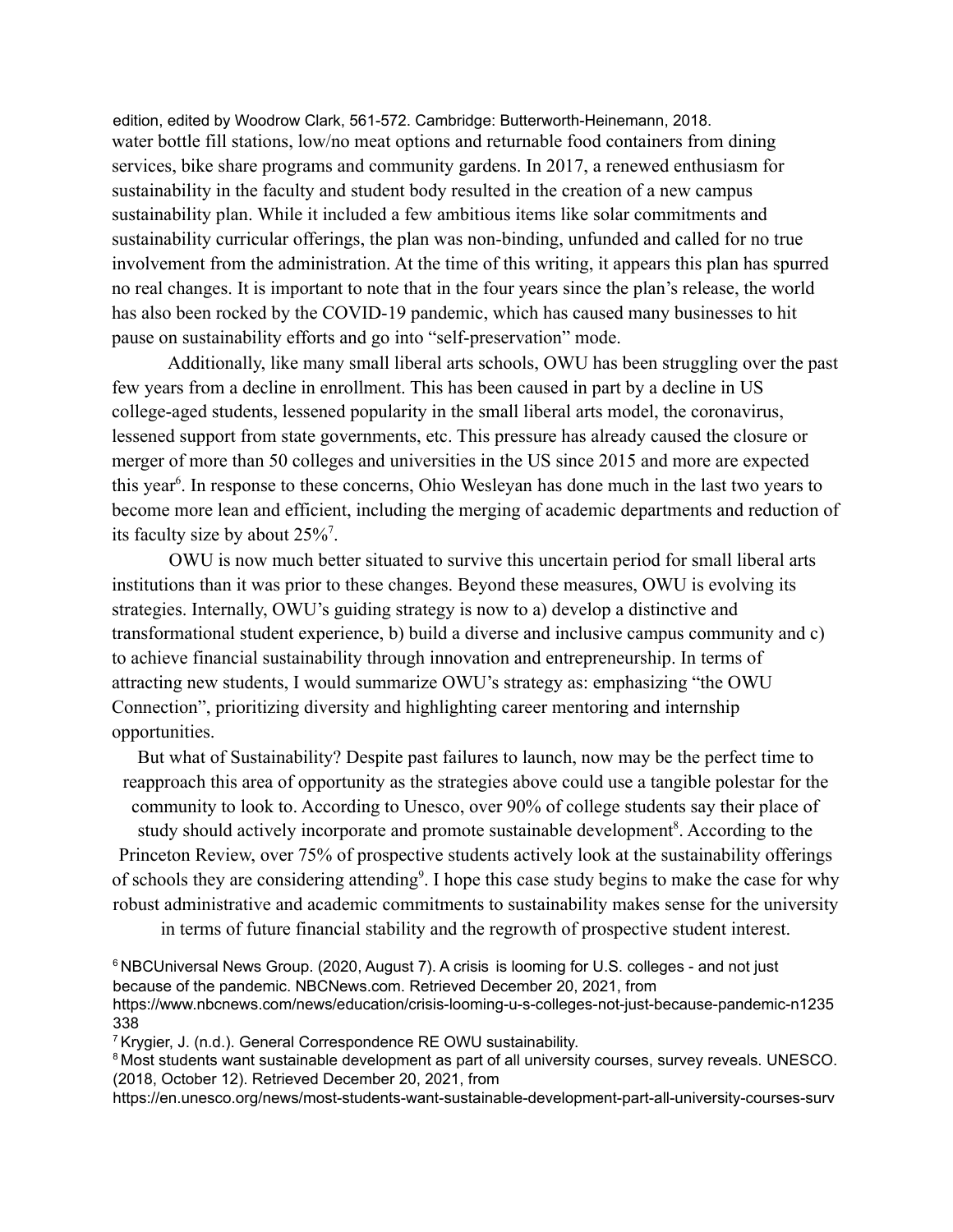#### ey-reveals <sup>9</sup> PRINCETON REVIEW (See second ref to this coming later) **Strategy and Metrics**

While Ohio Wesleyan is not currently taking actions around a sustainability strategy, the OWU community did put forth a sustainability plan in 2017. That plan, which OWU still has published on its website, outlines four major categories of focus: (1) committing to sustainability on campus and in the community, (2) reducing OWU's impact on global climate change, (3) increasing the community's health and wellbeing and (4) living better on campus and on earth. Within each category, there are specific strategic goals outlined and for the purpose of this study, I've selected one strategic goal from each category to examine.

Within the first category is the goal to build a strategy for funding a full-time sustainability coordinator by 2020. The vision was that this staff member would be both traditional (creating energy efficiency projects, reducing organization emissions, etc.) and unique (serving as a mentor for student projects, driving student participation, etc.). No progress has been made towards this goal as there has been no true administrative moves to fund it. However, Denison University, another small central Ohio liberal arts school, serves as an exemplary model of what a vision like this looks like when fulfilled. Denison has had a full-time sustainability coordinator, Jeremy King, on staff since  $2009<sup>10</sup>$ . During that time, Jeremy has saved the university millions of dollars in energy efficiency upgrades, has mentored dozens of sustainability-minded students, guest lectured in classrooms, forged valuable connections with donors and prospective students and entered Denison into sustainability business and collegiate organizations (among several other accomplishments) $11$ .

Within the second category is a goal to commit to high ROI energy efficiency projects on campus by 2018. While this hasn't come to fruition at OWU, Denison has shown an exceptionally fast turnaround with several of it's early efficiency projects such as a 2012 effort to replace and delamp the entire campus lighting system. This typically involved replacing 4 bulb T12 fixtures with 2 bulb T8 or T5 fixtures. The project cost about \$600,000 and within a few years, they had made back their investment plus a payback of  $$150,000^{12}$ . Kenyon University, another peer liberal arts school in Ohio, had a similarly successful quick ROI efficiency project when they replaced the heat recovery wheel at their athletic center in 2016. This project cost about \$40,000, paid itself off within three years and continues to drive energy efficiency savings to this day as it is  $\sim$  46% more efficient than the previous equipment<sup>13</sup>.

Within the third category of OWU's 2017 sustainability plan is the goal to create a campus composting plan by 2018. While the school had a short-lived composting program with Price

farms organics around 2016, it faltered as it was often contaminated and the company went out of business. Since then, no progress has been made on this goal thus far, other than recent conversations between a local composting company out of Columbus, OH and Prof. John

<sup>&</sup>lt;sup>10</sup> King, J. (n.d.). General Correspondence RE Denison sustainability.

<sup>&</sup>lt;sup>11</sup> King, J. (n.d.). General Correspondence RE Denison sustainability.

<sup>&</sup>lt;sup>12</sup> King, J. (n.d.). General Correspondence RE Denison sustainability.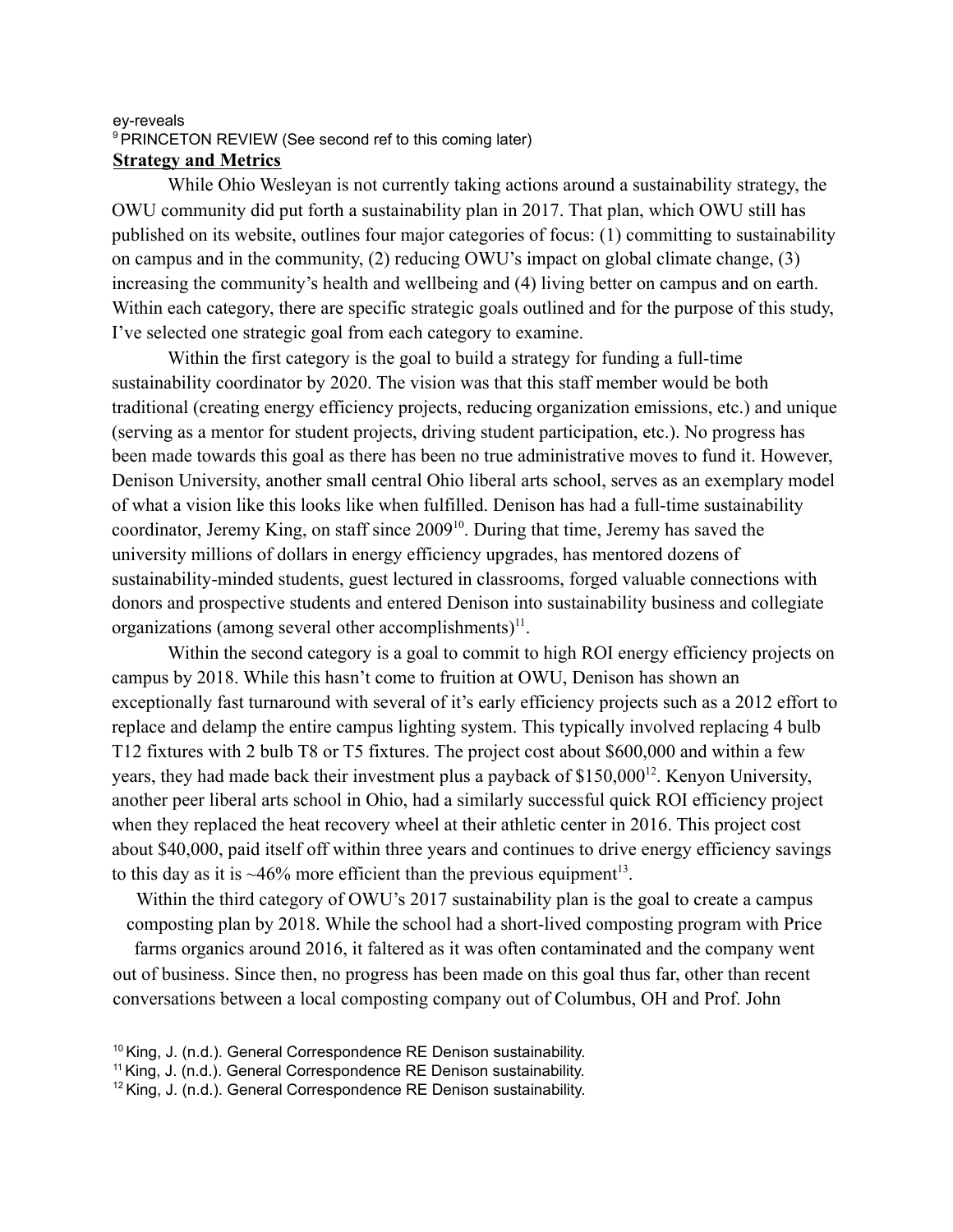<sup>13</sup> Get in touch. Getting to Zero - Kenyon Alumni Magazine. (n.d.). Retrieved December 20, 2021, from https://bulletin.kenyon.edu/feature/getting-to-zero/

Krygier (one of OWU's chief sustainability advocates). Denison has an mixed history with compositing. From 2005-2013, they operated their own pre-consumer composting operation and moved to include post-consumer materials in 2013. Running this operation themselves proved to be costly in time and labor, so they hired a third-party vendor in 2017 who charges them roughly \$25,000/yr for the composting of produce, meat bones, dairy and compostable to-go ware. Kenyon University has some unique success here as their school has its own working farm, complete with a class 2 composting facility. Every day, food waste is picked up from campus and brought to this facility for compositing. It is eventually used on their farm fields and Kenyon hasn't sent food waste to landfills for over twelve years (even a conservative estimate would put these savings over \$100,000).

Within the fourth category is the goal to implement a reusable food container program on campus. This is one area in which the OWU community has already taken some impressive steps. In 2015, an OWU student named Allie France worked with campus food services to evaluate the feasibility of a reusable food container program on campus $<sup>14</sup>$ . The initial hurdles</sup> included the need to purchase a new industrial dishwasher, the reusable containers themselves and then encouraging the adoption amongst the student body. The program had some success but ultimately struggled as the deposit and return system took a lot of extra time compared with the disposable food container system. Today, there aren't many students who utilize the service because of this inconvenience<sup>15</sup>. However, I believe that some updates to the withdrawal and return system could greatly increase the adoption of the reusable containers. Additionally, if OWU were to implement a composting program like what Denison or Kenyon has, dining services could more comfortably switch to using compostable to-go containers.

#### **Importance of Sustainability**

In some ways, sustainability has always been important to Ohio Wesleyan. The school has the oldest environmental studies program in the state, the student body has an admirable record of grassroots projects and sustainability-related curricular and extracurricular offerings continue to grow. However, the school has yet to invest in meaningful or lasting sustainability measures (on an administrative or academic level). We can reasonably assume this is due to OWU's small size and budget, an already broad set of concerns and the sense of risk and cost that a sustainability program invokes. Additionally, as OWU has worked to stand out from the pack, it has put many of its eggs in the "OWU connection" basket (the travel learning series referred to earlier). While it is an impressive program which must certainly attract new students, the fixation here may have hindered the school's ability to diversify its tools of attraction. We can also reasonably assume that OWU hasn't taken these steps because the administration might not see clearly enough the direct benefits and returns on investments which a well executed sustainability program will yield.

<sup>14</sup> Krygier, John and Emily Howald. "'Scrappy' Sustainability at Ohio Wesleyan University." In Sustainable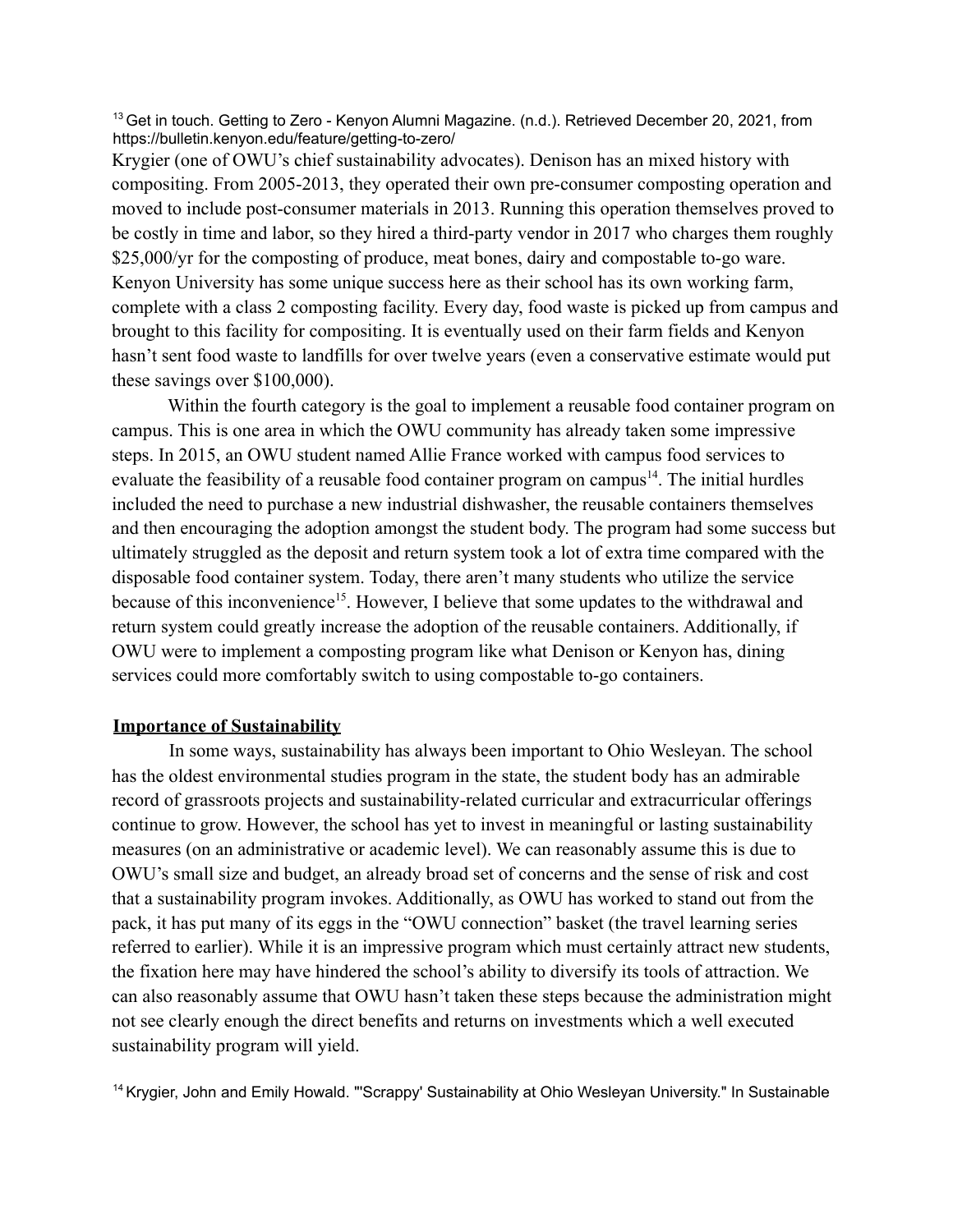Cities and Communities Design Handbook: Green Engineering, Architecture, and Technology 2nd edition, edited by Woodrow Clark, 561-572. Cambridge: Butterworth-Heinemann, 2018. <sup>15</sup> Correspondence with Graham Steed, OWU Student Sustainability Coordinator

First, I believe sustainability needs to be prioritized because of what it can do to attract new students. Data tells us this is important to college applicants! According to the 2021 Princeton Review College Hopes and Worries Report, 75% of students say a college's environmental commitment would affect their decision<sup>16</sup>. This is a 12% increase from the 66% of students who responded that way one year prior. Clearly, sustainability is on the mind of college-aged students and given OWU's small sustainability program and no operational initiatives to speak

of, this is a huge group of students who may not be considering OWU.

To give some context, another area the Princeton report featured as one of great importance to students was college career services and whether their college choice would lead to a good career. Unlike sustainability, This is something OWU is paying close attention to: OWU has a marked focus on career mentorship, internships, an entrepreneurship center and a redesigned home for the career services team in the Slocum Hall renovation.

Real-world evidence of the Princeton Review's claim can be found just up the road at Denison. Their sustainability coordinator gets 2-3 calls per month from prospective students and parents to ask about the school's sustainability initiatives<sup>17</sup>. That is hard proof that prospective students are thinking about sustainability! While that number may feel small, bear in mind that's just the people who picked up the phone - think about how many didn't but are still actively reviewing Denison's sustainability initiatives.

Second, I feel OWU should prioritize sustainability because of its potential to increase donor activity. Like prospective student interest, consistent donations and donor interest are always top of mind for a school. Denison has a particular group of donors who are fixated on this issue, giving directly to sustainability programs and even advocating for the inclusion of sustainability in Denison's strategic plan. Kenyon University has several sustainability and environmental programs which have drawn donor attention, like their school farm, campus environmental center and the recently created and donor-seeded green revolving fund<sup>18</sup>. I think if current active OWU donors understood how much academic and administrative sustainability programs could mean for the school, they would consider steering new donations to this kind of programming.

To further test this idea, I conducted a survey of OWU Alumni. Participants ranged from graduating classes as far back as 1969 to as recent as 2017, with most respondents graduating in 2011 and 2012. Of this group, 46.67% said they had never donated to Ohio Wesleyan. Of that subset group, 64.28% of those respondents said they would consider making their first donation if they knew Ohio Wesleyan was launching an academic and operational sustainability strategy<sup>19</sup>. The point here is that committing to a sustainability strategy could be a way to attract new donor activity, which could even pay for it.

 $16$  2021 College Hopes & amp; Worries Survey results are here! 2021 College Hopes & amp; Worries Survey | The Princeton Review. (n.d.). Retrieved December 20, 2021, from https://www.princetonreview.com/college-rankings/college-hopes-worries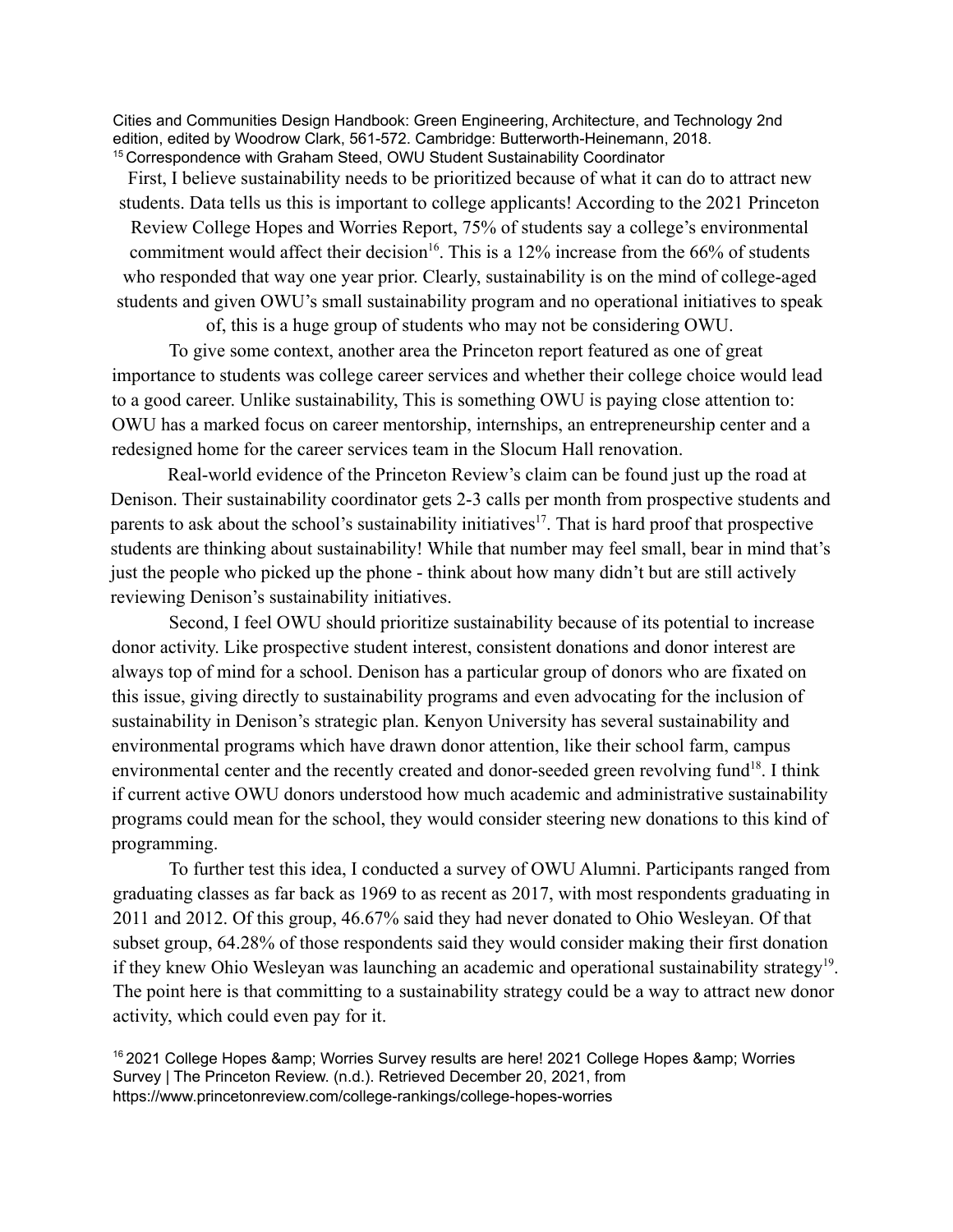<sup>17</sup> King, J. (n.d.). General Correspondence RE Denison sustainability.

<sup>18</sup> Heithaus, D. (n.d.). General Correspondence RE Kenyonsustainability.

#### <sup>19</sup> https://www.surveymonkey.com/r/SLFGRS8

Third, OWU should prioritize sustainability because the climate crisis is here, it's getting worse and it's going to dominate the lives of current and future generations. I want this document to focus on OWU's lack of sustainability programming and examine what said programming could do for the school's future. However, it is also important to offer some context for this case study. The climate crisis is causing a rise in global temperatures and sea levels, the melting of polar ice caps and the sixth global mass extinction. It will soon lead to further resource wars, widespread climate refugee migration, millions of deaths from famine, disease and excess heat (just to name a few of the horrors to come). We are a few short years away from the point of no return and the best of our college-aged students know this and want an education in it. Aren't those the kind of changemakers OWU would hope to educate. Doesn't OWU want to be in the business of shaping tomorrow's leaders? Every second that goes by without staking a claim here is a second wasted. Further, as more college applicants question the liberal arts approach, what better way to demonstrate its value than to champion sustainability: the ultimate interdisciplinary field. Any sustainability professional should have a broad academic background which could include studies of environmental science, business, politics, economics, history, philosophy offerings which OWU already provides, many with direct roots in environmental studies. That is the merit of the liberal arts - the chance to understand things holistically. OWU should be in the business of educating students in this field and should be taking its own operational steps to become more sustainable as well.

#### **Resources**

As OWU does not have a current administrative sustainability strategy, there is no full time personnel or budget to speak of. Academically, OWU's Department of Environment and Sustainability has a modest budget and a handful of full time professors. There is also a larger circle of professors whose work is connected to this department and it's majors (think environmental ethics, natural resource economics, human ecology, etc.<sup>20</sup>). After reviewing the most recent publicly-available OWU financial report  $(2019$  and  $2020<sup>21</sup>)$ , it is clear that there are no unrestricted funds available for new programs. That being said, as with any budget, this doesn't mean that new monies can't be raised or that funds can't be moved around, especially if a strong case can be made for ROI and the attraction of new students and donors. If it comes to this, OWU may need to take a hard look at things like new five-figure spends on athletic programs, for example. How tangible are the benefits of a new turf field versus something sustainable? One example might be the direct ROI on an energy efficiency upgrade which will pay the university in savings for years to come. Another example would be the creation of a new interdisciplinary course on sustainability and inner city climate justice which could entice new prospective students. It is important to note that this is a fictional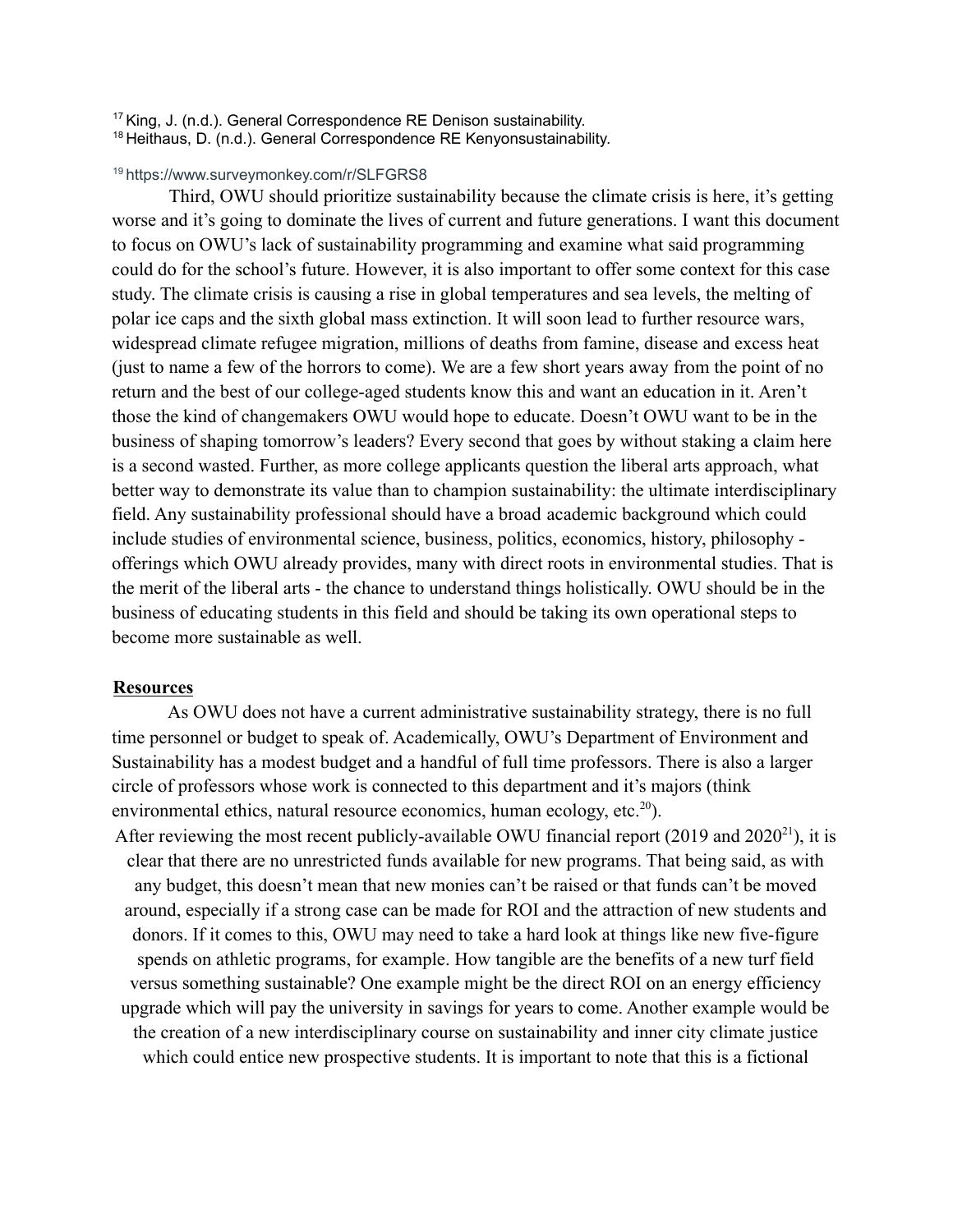<sup>20</sup> Owu Course Catalog and Handbooks. Program: Environmental Studies Major - Ohio Wesleyan University - Acalog ACMS™. (n.d.). Retrieved December 20, 2021, from

https://catalog.owu.edu/preview\_program.php?catoid=28&poid=5270

<sup>21</sup> Ohio Wesleyan University and subsidiaries consolidated ... (n.d.). Retrieved December 20, 2021, from https://www.owu.edu/files/resources/owu-fs2020-short-final.pdf

example. I recognize some spends on athletic infrastructure can do great things for a school, but it's possible these go unscrutinized and therefore I feel this is an area and comparison worth examining further.

Most schools of OWU's size have sustainability programs which run on impressively tight budgets. Outside of the Sustainability Coordinator's salary, for example, Denison has its revolving fund for efficiency projects (which at this point pays for itself) and between \$10-\$20,000/yr for things like part-time student sustainability workers, professional development, campus sustainability programming, professional memberships, etc. Looking at the most recent AASHE (The Associate for the Advancement of Sustainability in Higher Education) salary report, we can estimate a salary for a coordinator at about  $$60,000/yr^{22}$ . That salary plus a \$15,000/yr operating budget brings us to a total of \$75,000. A good hire in that role with a revolving fund to work with could have years of low-hanging (and profitable) energy efficiency wins ahead of them. According to Denison's Coordinator, their school saw hundreds of thousands of dollars annually in efficiency savings for at least the first ten years of their sustainability work.



*Fig. 3 Chart depicting salary range and percentiles by position type, AASHE*

This is all to say that there is ample evidence that creation of a sustainability program and the hiring of a full time coordinator will pay for itself and then some.

## **The Future of Sustainability at OWU**

The future of sustainability at OWU comes down to whether or not the administration is willing to do it. As with any other kind of business, a college which does not pay attention to sustainability risks backlash, decline in revenue - even failure. Conversely, a school which leans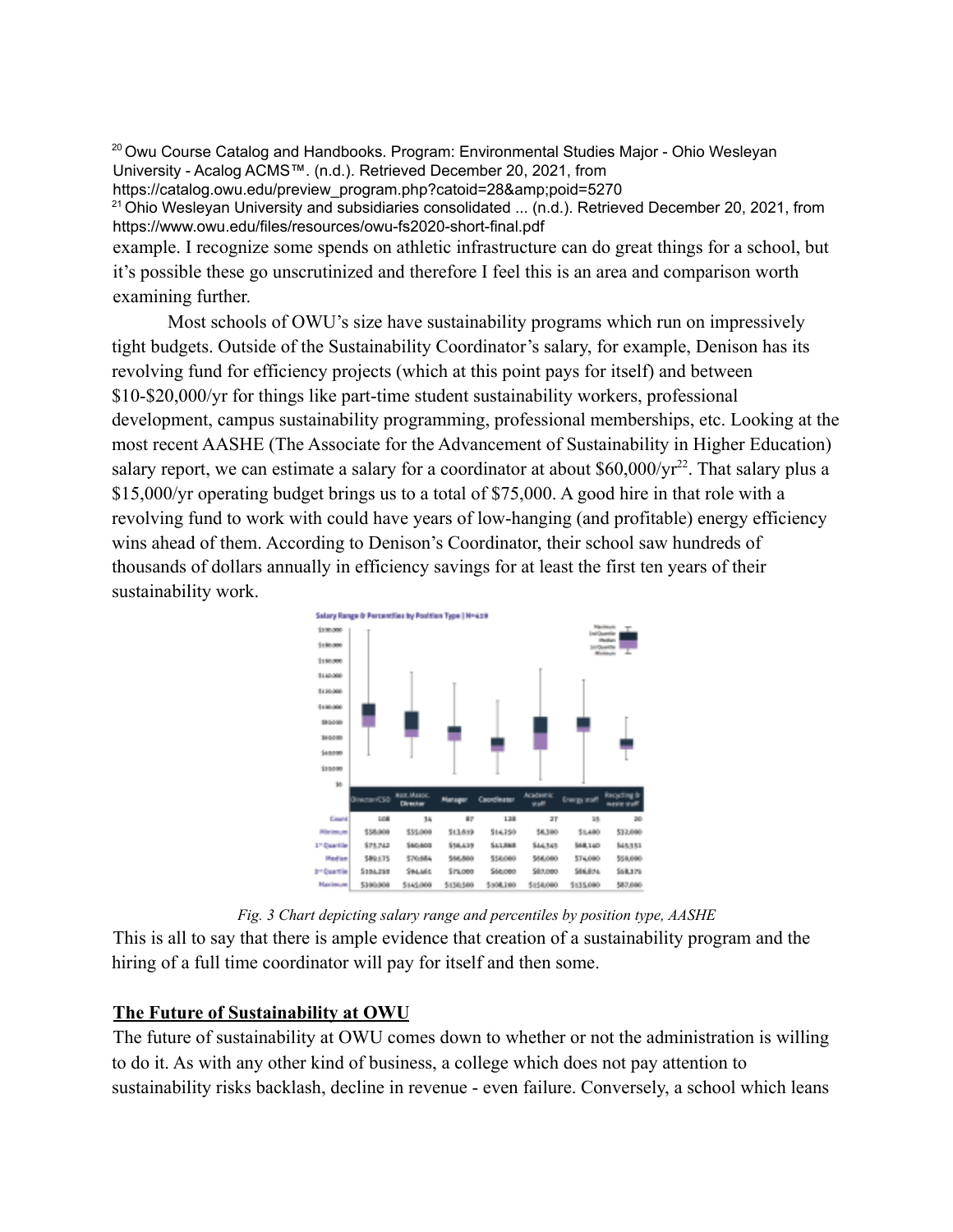into sustainability could attract new donors, new students and a new sense of stability and purpose. If OWU is ready, there are certain steps ahead which are clear and objectively

 $^{22}$  Salaries & amp; Status of sustainability professionals  $...$  - aashe. (n.d.). Retrieved December 20, 2021, from https://www.aashe.org/wp-content/uploads/2020/08/2020-staffing-survey-report-1.pdf necessary and there are others in which the various stakeholders of the school should have a say. Here is a preview of what I believe those steps should look like.

Step 1 - Division of process and creation of steering committee: It's important that from day one, this mission is separated into two pieces: academic and administrative. Sustainability in academics means expanding OWU's educational offerings to include more sustainability content. Sustainability in the administration means assessing OWU for efficiency, emissions and waste reductions - things like that. Sitting above both these pillars should be some sort of guiding vision statement from which all objectives can flow. A small steering committee of community members and stakeholders should be formed to guide this process fairly.

Step 2 - Materiality Assessment and Peer Benchmarking: In a materiality assessment, we would conduct a broad survey of students, faculty, staff, administration and board members, alumni, donors, prospective students - any parties who are part of the OWU community in some way big or small. This survey would be a gauge of what under the "sustainability umbrella" is actually important to OWU stakeholders. Usually, this process confirms what a steering committee already envisions, but occasionally it can point out a concern which should be given higher (or lower) priority. Below is an example of the product of such an assessment in matrix form.



*Fig. 4 a materiality matrix from Coca Cola company*

This phase is all about enabling the committee to build a plan which is actually representative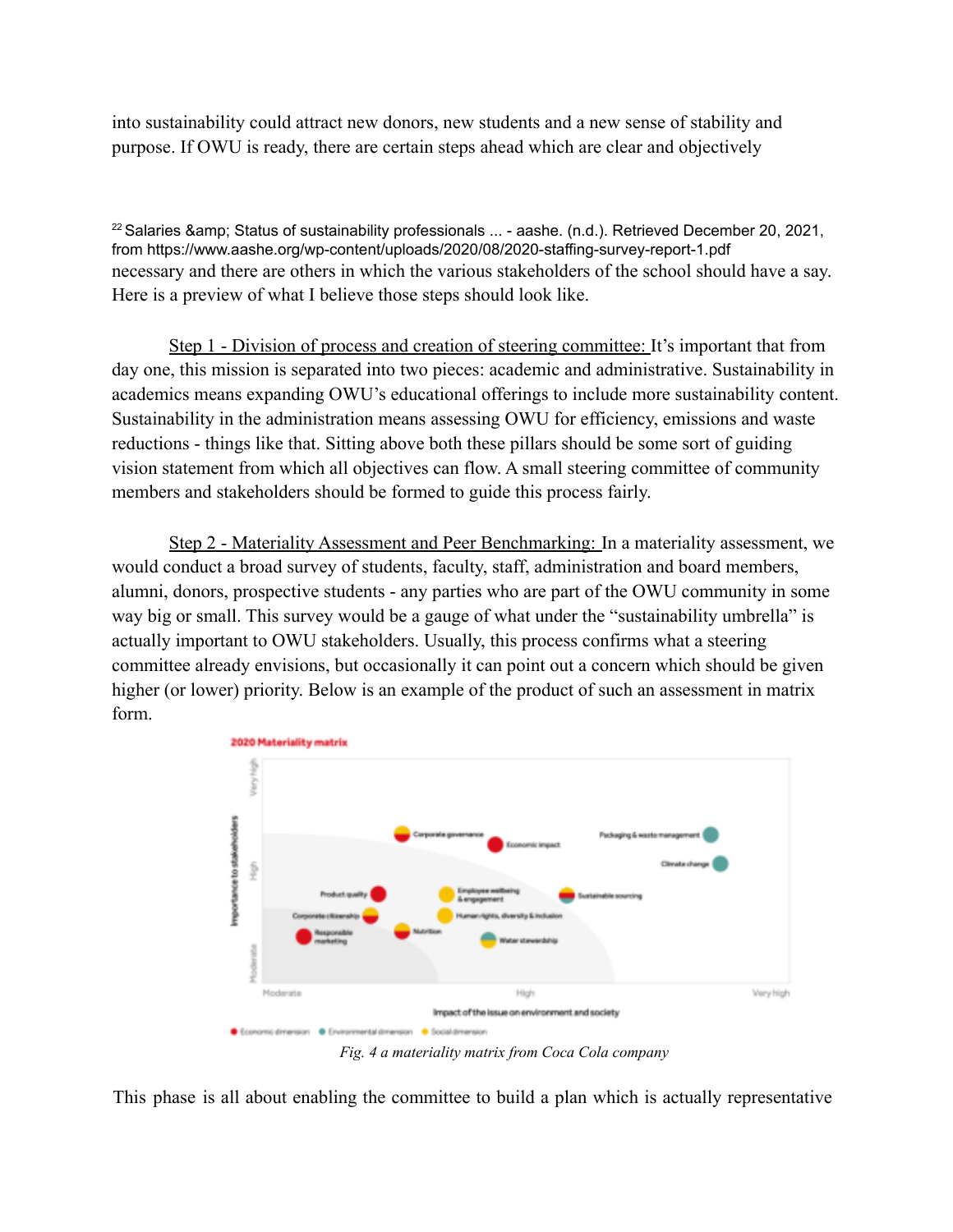of what the community wants. The committee should also conduct some basic peer benchmarking research to determine what other peer schools are incorporating in their sustainability strategies. This should be easy as most schools publish their plans and have coordinators who are all too

excited to "share notes".

Step Three - Create an updated sustainability plan: At this stage, with materiality and peer benchmarking complete, the steering committee should be able to create a new sustainability plan for Ohio Wesleyan. Though this plan will come from the community, I have provided an example below of early steps which it could possibly include:

|  |                         | Administrative                                                                                                               | <b>Adademic</b>                                                                                                                                                                                                         |  |
|--|-------------------------|------------------------------------------------------------------------------------------------------------------------------|-------------------------------------------------------------------------------------------------------------------------------------------------------------------------------------------------------------------------|--|
|  | 1                       | Hire a Full Time Sustainability Coordinator                                                                                  | Create an ambitious timeline for the<br>repackaging of current sustainability offerings<br>and release of new sustainability curriculum                                                                                 |  |
|  | 2                       | Create a timeline for obtaining an AASHE rating<br>(including an OWU GHG emissions audit)                                    | Build new (and identify existing) sustainability<br>connections to entrepreneurship center, OWU<br>connection program and career center                                                                                 |  |
|  | $\overline{\mathbf{3}}$ | Create a revolving door fund and ID some<br>high-ROI energy and waste projects to begin with                                 | Find ways to engage students and faculty with<br>some of the longer term goals on the<br>administrative side (a GHG emissions audit or<br>green energy strategic planning for example)                                  |  |
|  | 4                       | Roll out with a bang: Creation of sustainability<br>alumni board, donor fund and a sustainability<br>communications strategy | Create new direct connections from academic<br>sustainability efforts to OWUs strategic pillars of<br>transformational experience, building a diverse<br>and inclusive community and innovation and<br>entrepreneurship |  |

*Fig. 5 Examples of four goals from each plan "pillar"*

This document should be as specific and detailed as possible, including financial projections, budget and a timeline for execution with checkpoints along the way. That component is crucial as it is often the difference between programs which succeed and those which falter.

Step Four - Present business case and sustainability plan to administration and board: Once the steering committee has completed a reasonable yet ambitious sustainability plan, it should build an accompanying data-filled business case proving the financial viability of this action. These two should be submitted together to the administration and board of directors for review.

Step Five - Begin to execute on plan with the hiring of a full time sustainability coordinator: Assuming that the administration and board recognize the incredible opportunity this plan presents, they will approve it. Shortly after, a post should be released for the hiring of a full time sustainability coordinator as that person can take responsibility for the rollout and implementation of the rest of the plan. It may also be prudent at this time to consider what a more permanent community sustainability body might look like to support and steer this work at OWU.

## **Conclusion**

This case study is just a short glimpse at five discrete segments of a much more dimensional